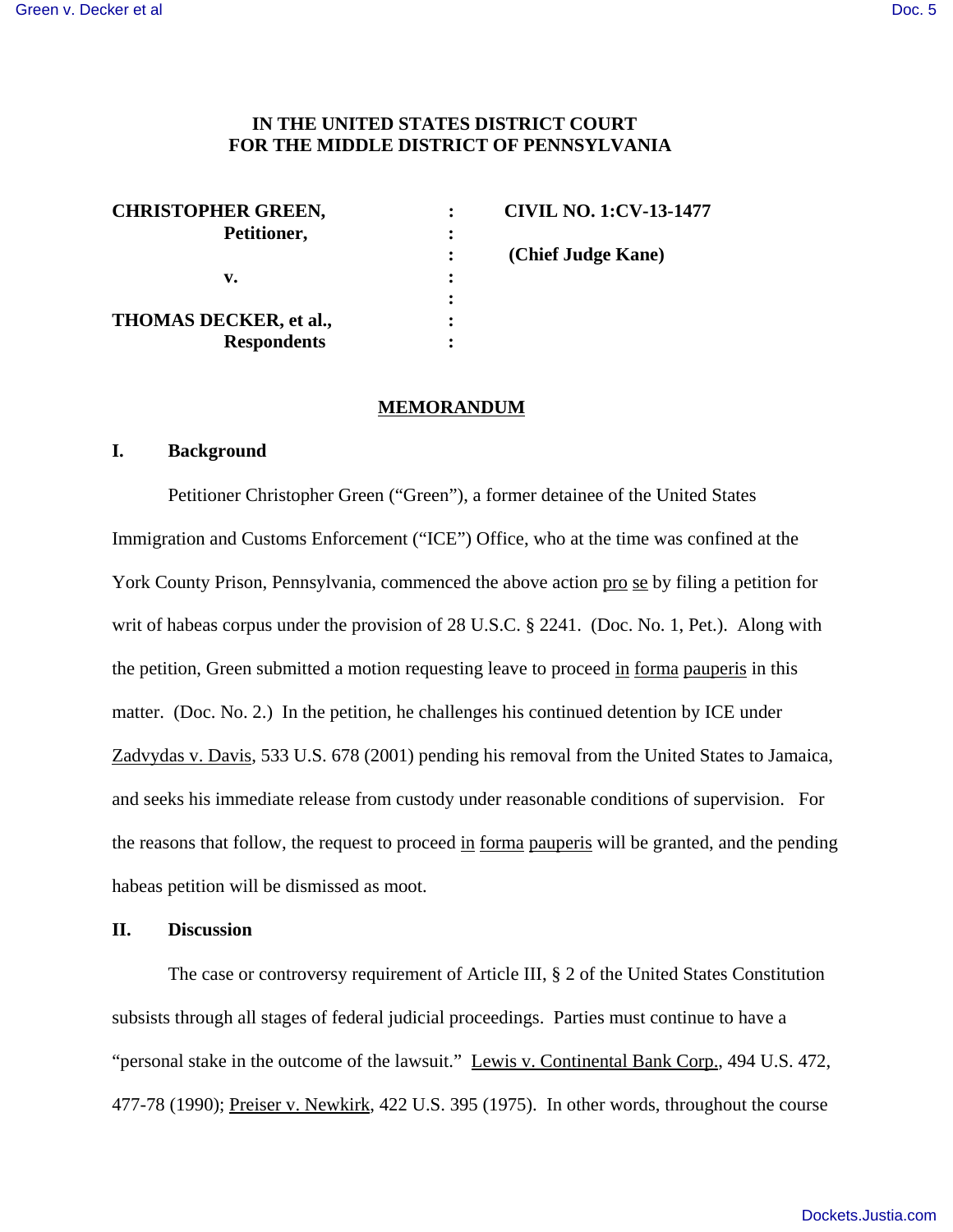of the action, the aggrieved party must suffer or be threatened with actual injury caused by the defendant. Lewis, 494 U.S. at 477.

The adjudicatory power of a federal court depends upon "the continuing existence of a live and acute controversy." Steffel v. Thompson, 415 U.S. 452, 459 (1974)(emphasis in original). "The rule in federal cases is that an actual controversy must be extant at all stages of review, not merely at the time the complaint is filed." Id. at n. 10 (citations omitted). "Past exposure to illegal conduct is insufficient to sustain a present case or controversy ... if unaccompanied by continuing, present adverse effects." Rosenberg v. Meese, 622 F.Supp. 1451, 1462 (S.D.N.Y. 1985)(citing O'Shea v. Littleton, 414 U.S. 488, 495-96 (1974)).

"[A] petition for habeas corpus relief generally becomes moot when a prisoner is released from custody before the court has addressed the merits of the petition." Lane v. Williams, 455 U.S. 624, 631 (1982). In the context of federal habeas petitions brought by immigration detainees, it is well-settled that administrative action by immigration officials addressing the concerns raised by an alien's petition renders that petition moot. Burke v. Gonzales, 143 Fed. App'x 474 (3d Cir. 2005); Gopaul v. McElroy, 115 Fed. App'x 530 (3d Cir. 2004). Thus, for example, the deportation of an alien frequently makes an immigration habeas petition moot. See Lindaastuty v. Attorney General, 186 Fed. App'x 294 (3d Cir. 2006).

In the instant case, Green filed the instant petition while still confined as an ICE detainee at the York County Prison. However, since that time, the Court has been informed by the immigration department at the York County Prison that Green was removed to Jamaica on May 30, 2013. As such, the only relief he requests, his release on supervision from ICE custody, is entirely moot, and the dismissal of his petition as moot is proper. An appropriate order follows.